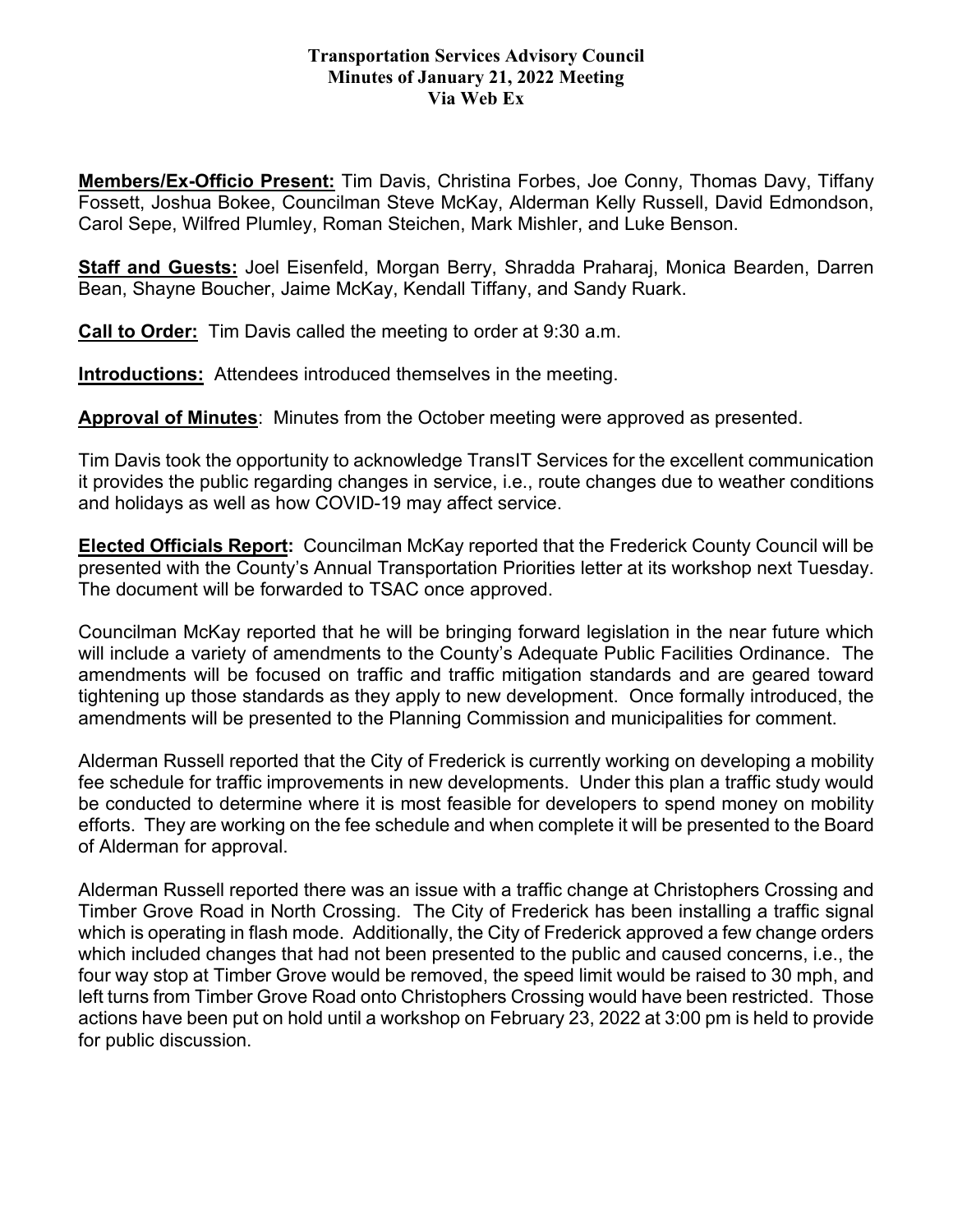## **Old Business:**

**Transportation Development Plan:** Joel Eisenfeld stated that the draft Transportation Development Plan (TDP) is nearly complete. The draft document will be finalized and forwarded to TransIT for its final review and approval. The final document will be sent to TSAC for their review and comments as well.

**Transportation Survey Update**: Jaime McKay reported that the public has been participating in the Ausherman Family Foundation's Transportation Study which incorporated surveys and listening sessions which are still in progress. The study will include a series of subject areas that will summarize all the transportation needs throughout the County. The results of the study are anticipated to be released in the next few months for public review and comment. If anyone is interested in reviewing any of the information or participating in any of the public meetings, please contact Jaime.

**Legislative Agenda Items/TSAC Suggestions**: Tim Davis reported that at a previous TSAC meeting, TSAC had developed correspondence outlining items for Frederick County's legislative agenda. All items suggested by TSAC were incorporated into County Executive Gardner's request to the legislature. If anyone is interested in reviewing the letter, it can be provided.

## **New Business:**

**TSAC Funding Request Letter**: Tim Davis thanked Josh Bokee for assisting in the development of a funding request letter outlining suggestions for use of Federal COVID relief funding received by the Counties and municipalities. TSAC's letter requested that consideration be given to adding additional funding to its transit agency. That letter was approved by TSAC and forwarded to County Executive Gardner. A response has not been received to date.

**Community Agency Vacancy Confirmation**: A vote of members was taken, and a motion was made by Christina Forbes to recommend approval of Hongwei Xu as a Community Agency representative of TSAC, Thomas Davy seconded the motion. TSAC voted unanimously to recommend the appointment of Hongwei Xu as a Community Agency Representative.

**MARC Ridership Advisory Council**: Under New Business, Joe Conny added that recently there was a meeting of the MARC Ridership Advisory Council and a Transportation Environmental Subcommittee of the State Legislature has been formed which may be of interest to TSAC. Joe reported that a meeting was held earlier in the week and was attended by MTA Administrator, Holly Arnold. Ms. Arnold reviewed all transportation modes of MTA with a particular focus on MARC. The Subcommittee Chair, Steve Chan, reported on the Penn Line and Joe provided his perspective on the Brunswick line which provided for a good balance of services provided. Joe stated that he wanted to make the legislators aware of what services are provided by MARC to which areas, particularly what service is provided to Frederick County. Discussion continued on ridership and fares.

**Planning Commission Update:** Carol Sepe reported:

• The Planning Commission is currently working on the draft of the Sugarloaf Treasured Landscape Plan. The Planning Commission extended the boundary of the study area to west of I-270. Additional future plans for I-270 will be addressed as the plan is developed.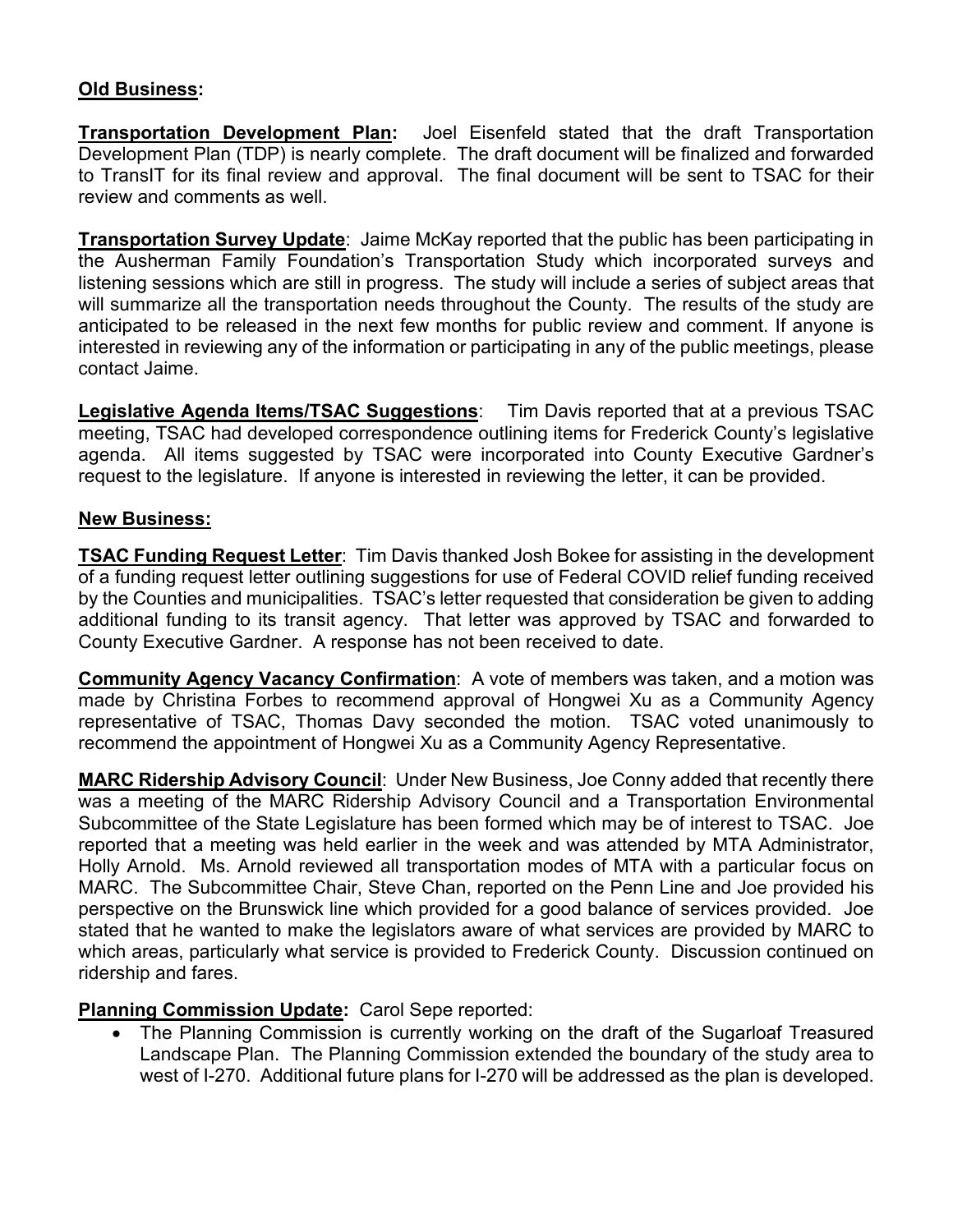• The Planning Commission approved a major industrial subdivision on the Eastalco site in Adamstown for a proposed data center which is over 1000 acres. The site is bisected by New Design Road and Ballenger Creek Pike on the east and west. The letter of understanding that was approved notes dedication and construction of a section MD 80 which will connect I-270 to Ballenger Creek Pike and this section is within this property and has been approved. The dedication and construction of that section of MD 85 will be required in Phase 3 of this subdivision. There are planned roundabouts at the intersection of Manor Woods Road and Cap Stine Road and also at Ballenger Creek Pike and Mountville Road. Work will include quite a bit of traffic signal and road widening improvements. Mark Mishler added that project is phased out over 14 years and many years of road work will be required.

**Maryland Transit Administration (MTA) Update:** Luke Benson reported:

- TransIT facility is nearing completion.
- MTA is in the process of ordering buses but they are facing supply chain issues.

**SHA Update:** Darren Bean presented an update on the following SHA projects:

- Mt. Zion Park & Ride Crews are currently working on storm water management facilities. Project is 65% complete.
- MD 85 and I-270 Interchange Traffic currently coming off northbound I-170 onto MD 85 was shifted to old ramp along Francis Scott Key Mall. This shift will allow crews to work on the installation and activation of a new traffic signal at the end of the new exit ramp on MD 85. Crews also completed paving on a temporary turn lane at Crestwood Boulevard at MD
	- 85. Project 85% complete.

At October's TSAC Meeting, Joe Conny asked for an update on the temporary work occurring at the northbound I-270 off ramp to MD 85. Carol Sepe added that current conditions at the ramp are very dangerous.

Carol also questioned the why paving at the Mt. Zion Park and Ride project was underway prior to storm water management work being completed. David Schlie has responded to their concerns as follows:

- 1. Regarding the I-270 northbound at MD 85 ramp, work is expected to complete by the end of the year. In the meantime, the signal phasing along MD 85 northbound to the south of I-270 has been adjusted in an effort to create more gaps for drivers trying to merge onto MD 85 north. There is also a detour for those who those who would like to go south on MD 85.
- 2. Regarding stormwater management at new Mt. Zion Road Park and Ride lot, piping was installed underneath of the new pavement that is designed to control the output of water into the adjacent stormwater pond.

**FCPS Update**: Fred Punturiero not present; no report.

**Ft. Detrick Update:** Wilfred Plumley not present; no report.

At October's TSAC Meeting, David Edmondson reported that the City of Frederick is planning for a protected bicycle lane on the south side of  $7<sup>th</sup>$  Street which may impact access to Veterans Gate. David stated that the City of Frederick will work with the Garrison to integrate the bicycle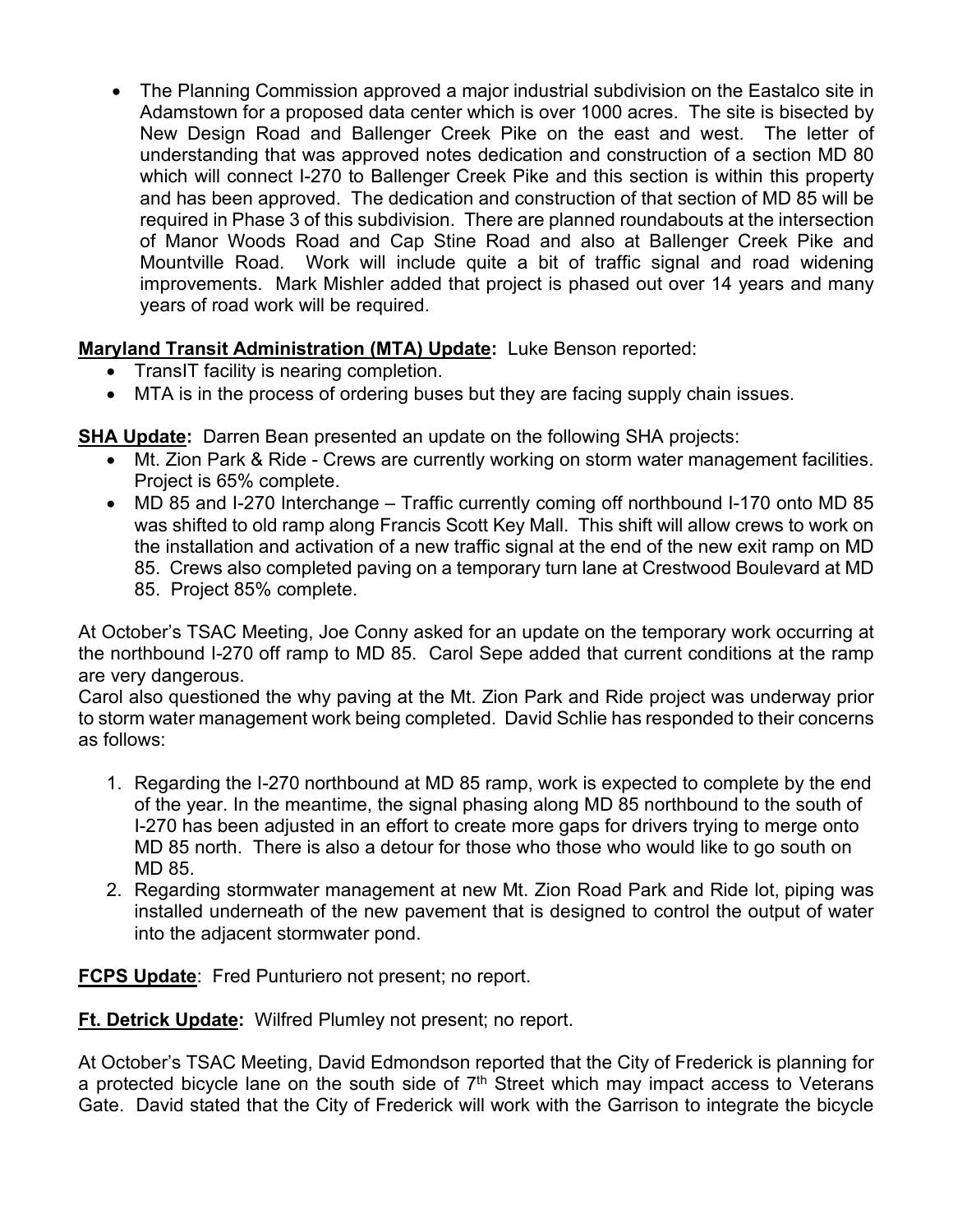infrastructure with their traffic flow. Wilfred requested that the City of Frederick provide the Garrison with the draft plan so they can determine if it will impact access to the base or not.

As follow-up, David Edmondson reported at January's TSAC Meeting that the plan is still being developed, and once complete, will be forwarded to the Garrison, TransIT Services, and other stakeholders involved with 7<sup>th</sup> Street.

**MML Update:** Councilman Ripley not present; no report.

**TransIT Update:** Roman Steichen reported:

- Facility is due to be complete some time in early February. Buy America issue has been resolved temporarily, but still a waiver from FTA is still pending. Staff is ready to move in as soon as facility is complete.
- Two new buses on order. A third one will be ordered shortly and will be paid for with CARES funding.
- TransIT is currently interviewing for a new Data Management Analyst and is also trying to get some positions reclassified in order to attract more qualified candidates.
- TransIT recently instituted a program for employee bonuses: a hiring bonus for new hires of \$3,000 paid in three increments; a referral bonus of \$1,000 for any existing employee who refers a new full-time employee; and a retention bonus for existing staff of \$2,500 and \$5,000, respectively for part-time who has worked enough hours and full-time employees who have been working for TransIT prior to December 2020.
- Our annual grant application is underway which will include a letter of support from TSAC.
- Fare collection is currently suspended until, at least, early summer.

Jaime McKay presented a slideshow demonstrating TransIT's ridership trends over the past six months for the period July 2021 to December 2021. Jaime noted that TransIT's ridership is continuing to climb back to pre-pandemic levels, however, perhaps not as much as other systems. She reviewed current ridership statistics on some Connector and shuttle routes as well as the Transit plus service.

Jaime reported on funding received though the County from the American Recovery Plan Act (ARPA) project based on feedback from the community, advocates, TSAC, and TransIT staff advocacy efforts. Submitted and approved projects include:

- Updated technology on buses providing more accurate real time information.
- Route modifications as defined in the Transportation Development Plan (TDP).
- Enhance bus stop amenities and improve transfer facilities. Jaime requested that a series of meetings be held in order to discuss who is responsible for what portions of work and to get a better understanding of how the City of Frederick, Frederick County, advocates, developers, and the public can work together to be sure that bus stop improvements are accomplished without bureaucratic hurdles. Alderman Russell stated that the City of Frederick is ready to assist.

Tim asked if there was an existing model for a transfer facility. Jaime responded that in 2019, the Maryland Transit Administration (MTA) developed a Bus Stop Design Guide. Although initially intended for larger systems, the document can be scaled appropriately to reflect the conditions for smaller systems.